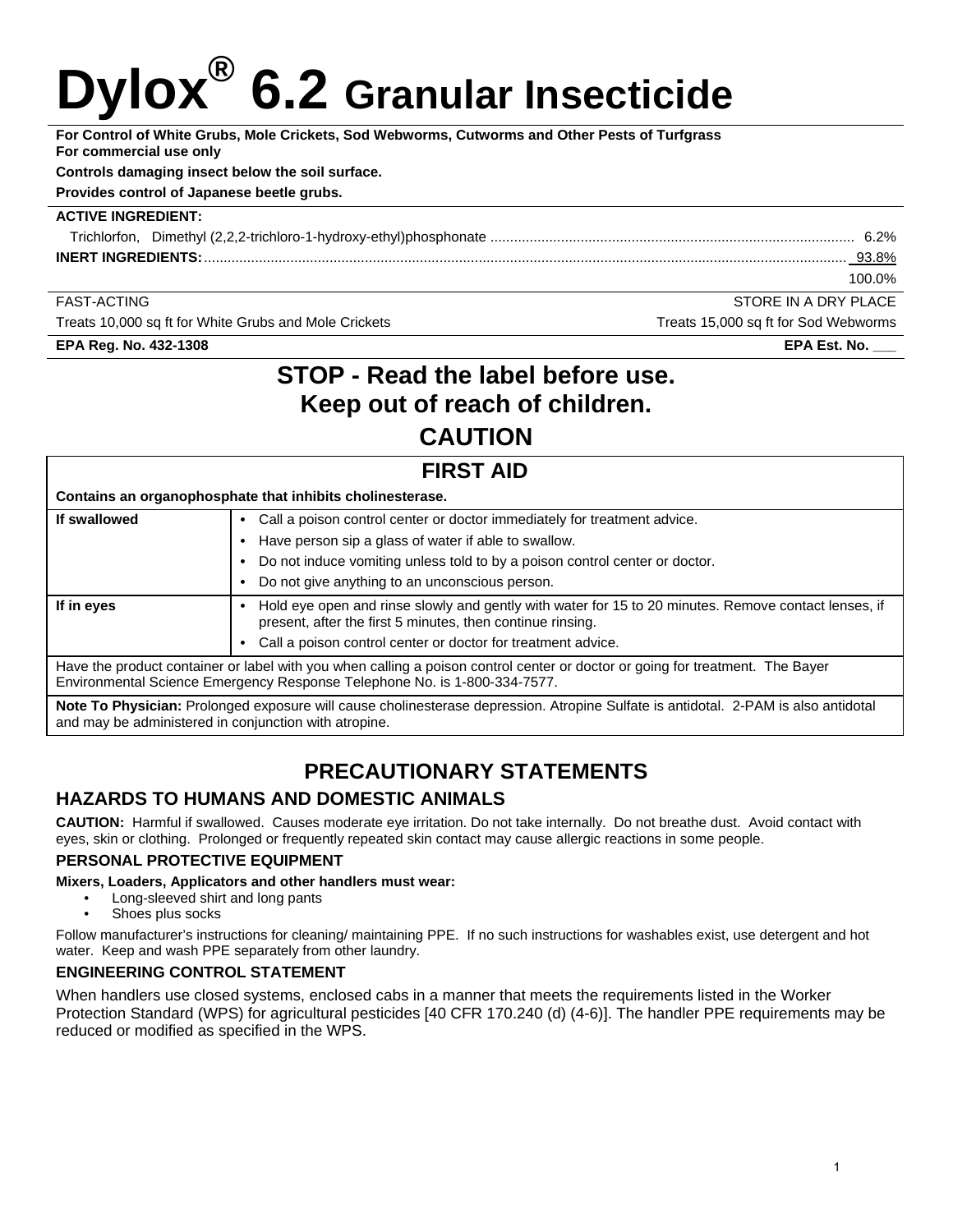## **User Safety Recommendations**

#### **Users should:**

- Wash hands before eating, drinking, chewing gum, using tobacco or using the toilet.
- Remove clothing/PPE immediately if pesticide gets inside. Then wash thoroughly and put on clean clothing.
- Remove PPE immediately after handling this product. Wash outside of gloves before removing. As soon as possible, wash thoroughly and change into clean clothing.

## **ENVIRONMENTAL HAZARDS**

This product is toxic to fish, birds, and wildlife. Do not apply directly to water or to areas where surface water is present or to intertidal areas below the mean high water mark. Do not contaminate water by cleaning of equipment or disposal of wastes. Do not apply when turf grass areas are water-logged or the soil is saturated with water (i.e. will not irrigate). Avoid run-off or puddling of irrigation water following application. Use only as directed on this label. Do not use on crops used for food or forage. Golf courses: Do not apply within 25 feet of lakes, reservoirs, rivers, permanent streams, marshes, natural ponds, or estuaries. Post-application watering-in is required (is mandatory) for all uses.

## **DIRECTIONS FOR USE**

#### **It is a violation of Federal law to use this product in a manner inconsistent with its labeling.**

**IMPORTANT:** Read these entire Directions for Use before using DYLOX 6.2 Granular Insecticide.

**NOTE: Not for use on turf being grown for sale or other commercial use as sod, or for commercial seed production, or for research purposes.** 

## **ENTRY RESTRICTIONS**

Do not allow people or pets to enter treated area (except those involved in the watering) until the watering-in is complete and the surface is dry. On golf courses, the treated area must not be entered (except by those involved in the watering) until the watering-in is complete and the surface is dry.

|                    | <b>FACTS</b>                                                                                                                                                                                               |
|--------------------|------------------------------------------------------------------------------------------------------------------------------------------------------------------------------------------------------------|
| <b>Fast Acting</b> |                                                                                                                                                                                                            |
| Dylox 6.2          | Granular Insecticide containing 6.2% trichlorfon<br>٠                                                                                                                                                      |
| Controls           | White Grub Larvae (such as larvae of Asiatic garden beetle, black turfgrass ataenius, European<br>$\bullet$<br>chafer, green June beetle, Japanese beetle, Aphodius spp., May or June beetles (Phyllophaga |
|                    | spp.), northern and southern masked chafers (Cyclocephala spp.), oriental beetle and sugarcane<br>grubs ( <i>Tomarus</i> spp.))                                                                            |
|                    | Mole crickets<br>$\bullet$                                                                                                                                                                                 |
|                    | Annual bluegrass weevil                                                                                                                                                                                    |
|                    | Sod webworms and cranberry girdler                                                                                                                                                                         |
|                    | Cutworms and armyworms<br>٠                                                                                                                                                                                |
| Where to Apply     | All types of turf where pests have been seen or found excluding turf where application is not allowed.<br>$\bullet$<br>See Note above.                                                                     |
| Coverage           | Treats 10,000 sq. ft. for white grubs, annual bluegrass weevil, cranberry girdler and mole crickets. (30<br>٠<br>$ $ lbs. $)$                                                                              |
|                    | Treats 15,000 sq. ft. for sod webworms, armyworms and cutworms. (30 lbs.)                                                                                                                                  |
| How to Apply       | Do not apply with hand-held or chest-mounted spreader.<br>$\bullet$                                                                                                                                        |
|                    | Apply granules using a broadcast or drop type spreader.                                                                                                                                                    |
| Questions          | For questions or comments, call toll free 1 (800) 331-2867.                                                                                                                                                |
|                    | www.BayerProCentral.com                                                                                                                                                                                    |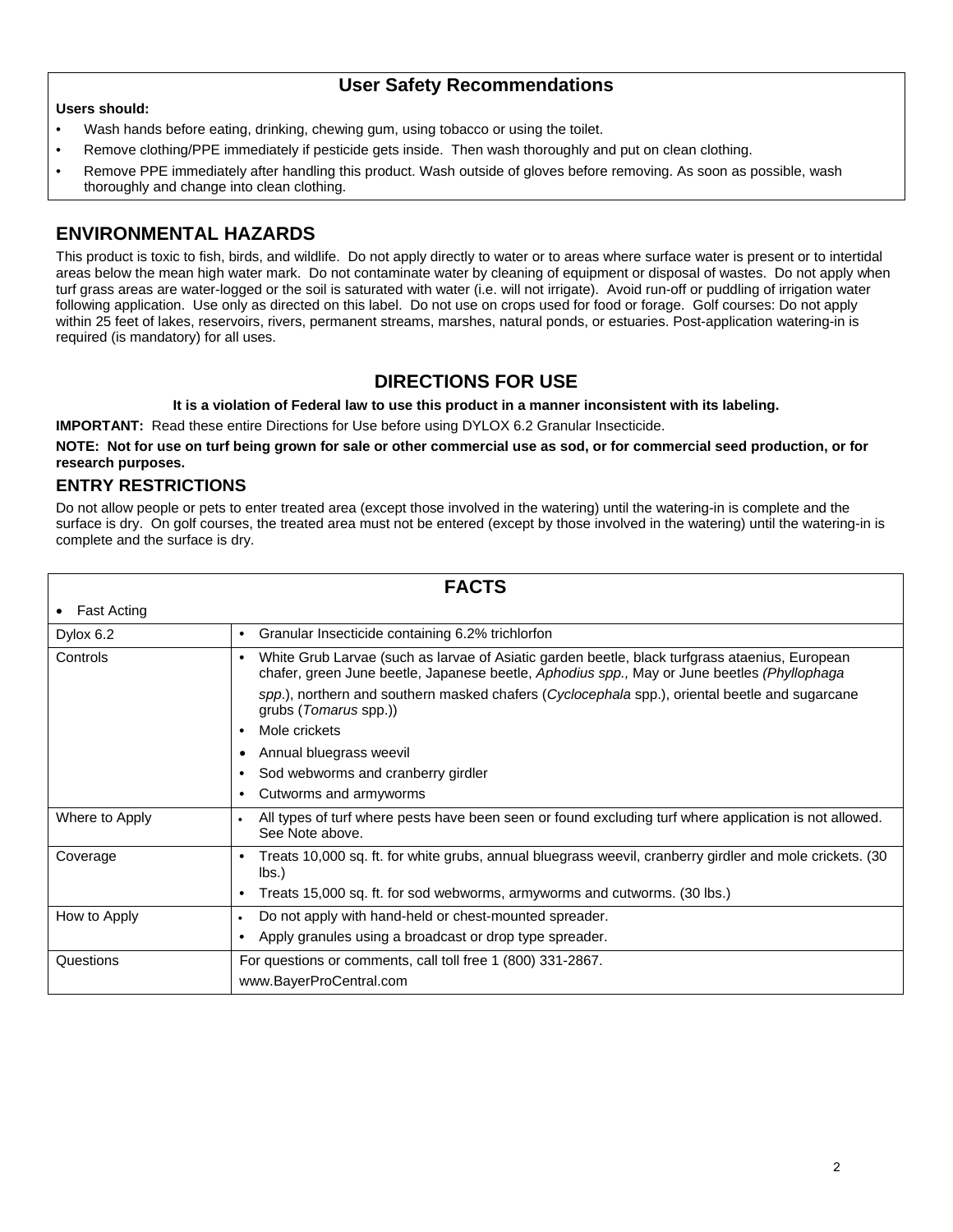## **SURFACE FEEDING INSECTS**

|               | Sod webworm, cranberry girdler, cutworm, and armyworm                                                                                                                                             |
|---------------|---------------------------------------------------------------------------------------------------------------------------------------------------------------------------------------------------|
| Use Rate      | 2 pounds per 1,000 sq. ft. of turf.                                                                                                                                                               |
|               | Refer to chart for spreader settings (Make sure your spreader is calibrated for this product before<br>application).                                                                              |
| How to Apply  | Turf should be free of troublesome thatch, which encourages insects. Rake or de-thatch the area and<br>remove the debris to expose insect hiding places.                                          |
|               | Water the turf and cut to proper height.                                                                                                                                                          |
|               | Apply granules with a broadcast or drop type spreader.                                                                                                                                            |
|               | To release the active ingredient from the granule, the applicator must water-in after application or<br>notify the property owner that he/she must water-in.                                      |
| When to Apply | Treat when the insects are present. Repeat as needed.                                                                                                                                             |
|               | Sod webworm may have 4 generations of larvae which will require additional treatments at 30 to 40<br>day intervals during the summer months. Therefore repeat as needed for continued protection. |

| Surface Feeding Insects - 2 lb/1,000 Sq ft      |                |                       |                |
|-------------------------------------------------|----------------|-----------------------|----------------|
| <b>Spreader</b>                                 | <b>Setting</b> | <b>Spreader</b>       | <b>Setting</b> |
| Cyclone Pro                                     | 4              | Scotts R7X            | н              |
| Cyclone-Roto                                    | 3              | Spyker Pro            | 4              |
| Lely B'Cast                                     | $2.5\,$        | Greenview (Model 105) | 6.5            |
| Lesco B'Cast                                    | 11             | Earthway (Model 2600) |                |
| Prize CB-85, CBT-85                             | 4.5            | Sears Broadcast       | 3.5            |
| Scott-Drop                                      | 4              | Sears Drop            | 6              |
| (30 pounds will treat 15000 Sq ft at this rate) |                |                       |                |

## **Root Feeding Insects**

annual bluegrass weevil (larvae)

cranberry girdler

mole crickets

white grub larvae: larvae of Asiatic garden beetle, black turfgrass ataenius, European chafer, green June beetle, Japanese beetle, *Aphodius spp.,* May or June beetles (*Phyllophaga* spp.), northern & southern masked chafers, and Oriental beetle

| Use Rate      | 3 pounds per 1,000 sq. ft. of turf.                                                                                                                                                                                                                                |
|---------------|--------------------------------------------------------------------------------------------------------------------------------------------------------------------------------------------------------------------------------------------------------------------|
|               | Refer to chart for spreader settings (Make sure your spreader is calibrated for this product before<br>application).                                                                                                                                               |
| How to Apply  | Turf should be free of troublesome thatch, which encourages insects.                                                                                                                                                                                               |
|               | For best results, ensure that there is no more than $\frac{1}{2}$ inch of thatch present at time of application.<br>Under dry conditions, where thatch is present, prewatering is recommended prior to application for<br>control of white grub and weevil larvae. |
|               | Water the turf and cut to proper height.                                                                                                                                                                                                                           |
|               | Apply granules with a broadcast or drop type spreader.                                                                                                                                                                                                             |
|               | The applicator must water-in after application or notify the property owner that he/she must water-in<br>in order to move the product into the root zone.                                                                                                          |
| When to Apply | Apply when pests are seen or found.                                                                                                                                                                                                                                |
|               | Consult your Agricultural Extension Service for the best time to treat in your area.                                                                                                                                                                               |
|               | A second treatment may be needed for mature large sized grubs.                                                                                                                                                                                                     |

| Root Feeding Insects - 3 lb/1,000 Sq ft)        |                |                       |                |
|-------------------------------------------------|----------------|-----------------------|----------------|
| <b>Spreader</b>                                 | <b>Setting</b> | <b>Spreader</b>       | <b>Setting</b> |
| Cyclone Pro                                     | 4.75           | Scotts R7X            |                |
| Cyclone-Roto                                    | 3.5            | Spyker Pro            | 4.7            |
| Lely B'Cast                                     | 2.9            | Greenview (Model 105) | 7.5            |
| Lesco B'Cast                                    | 14             | Earthway (Model 2600) | 10             |
| Prize CB-85, CBT-85                             | 5              | Sears Broadcast       | 4              |
| Scott-Drop                                      | 4.5            | Sears Drop            |                |
| (30 pounds will treat 10000 Sq ft at this rate) |                |                       |                |